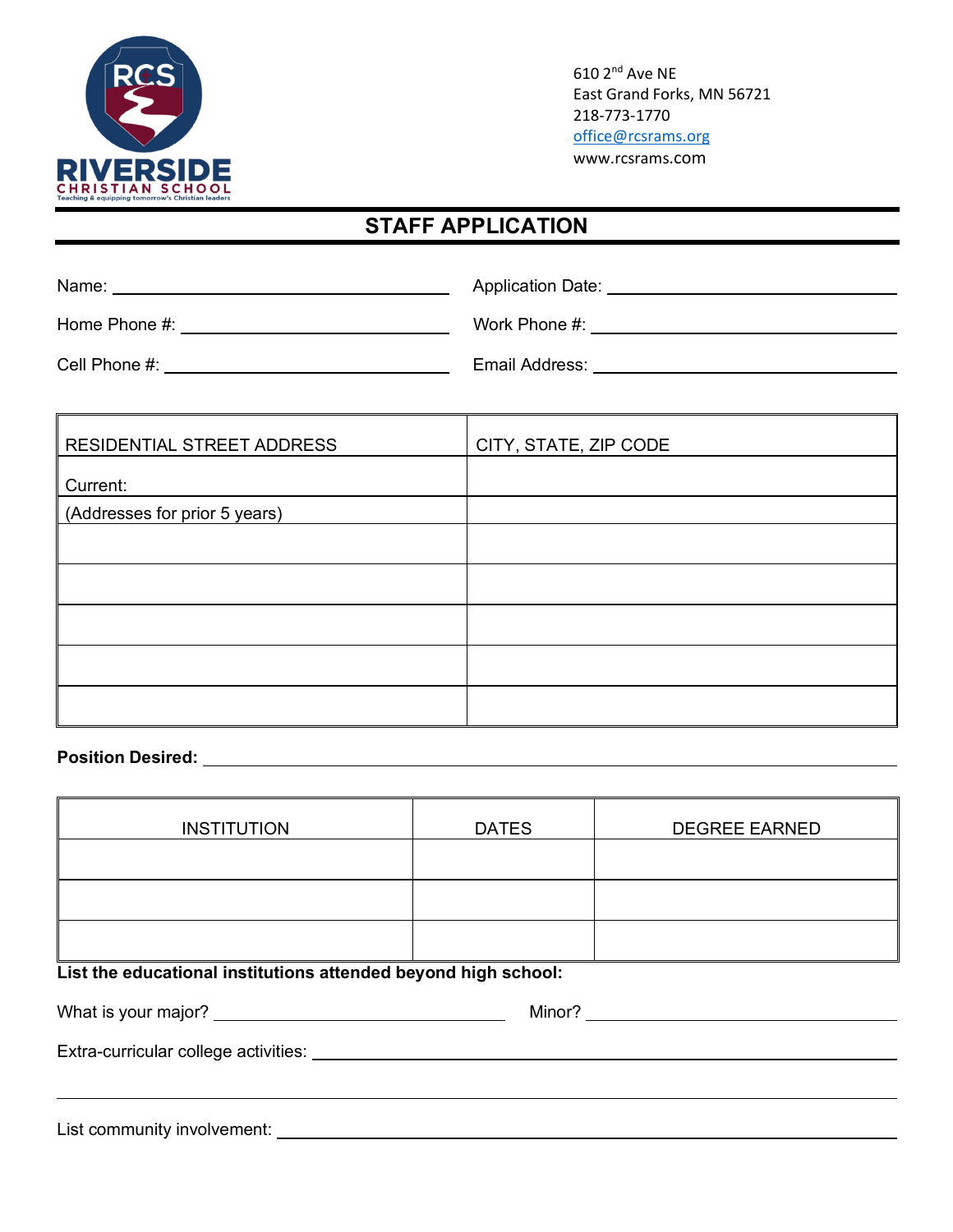#### **Previous employment starting with most recent:**

| PLACE OF EMPLOYMENT | <b>POSITION</b> | DATE (BEGINNING-END) |
|---------------------|-----------------|----------------------|
|                     |                 |                      |
|                     |                 |                      |
|                     |                 |                      |
|                     |                 |                      |
|                     |                 |                      |

Reason for leaving last position: **Example 2018** 

What special skills and abilities are you able to use for our staff and students to enrich their experience within our school?

Describe your work experience related to the position you are seeking:

Have you ever been dismissed, resigned to avoid being dismissed, or been asked to resign from a position?

Have you ever been charged in civil or criminal proceedings with improprieties regarding children?

Have you ever been convicted of any offense involving dishonesty, breach of trust, stealing, any type of moral impropriety, or any type of felony?

If yes, to any of the previous three questions, please explain: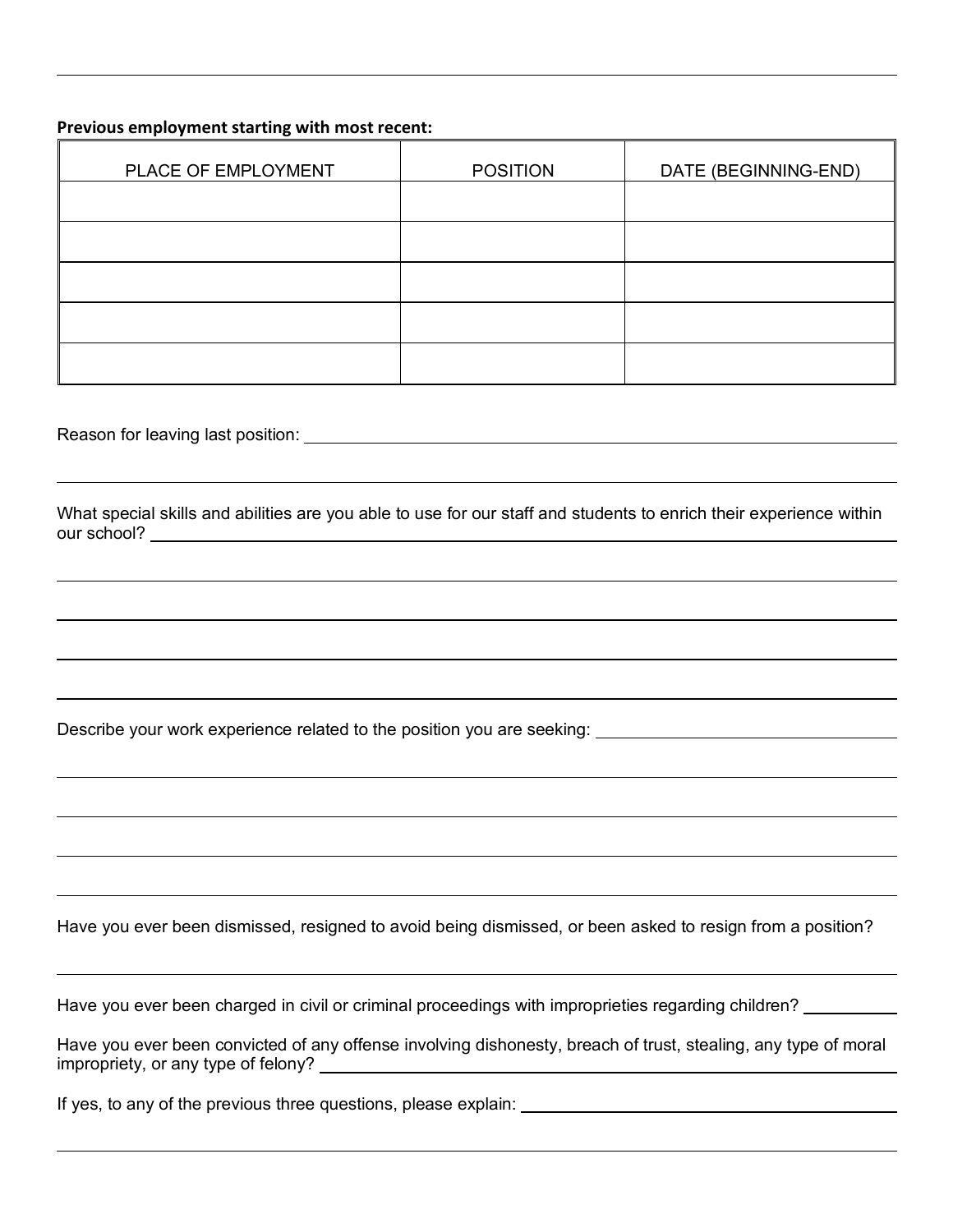## **List any other professional or practical experiences besides employment (ie- volunteer experience):**

| <b>PLACE</b> | <b>POSITION</b> | DATE (BEGINNING-END) |
|--------------|-----------------|----------------------|
|              |                 |                      |
|              |                 |                      |
|              |                 |                      |
|              |                 |                      |
|              |                 |                      |
|              |                 |                      |

## **References (please include pastor of your church and recent supervisor):**

| <b>PERSON</b> | <b>POSITION</b> | <b>CONTACT INFORMATION</b> |
|---------------|-----------------|----------------------------|
|               |                 |                            |
|               |                 |                            |
|               |                 |                            |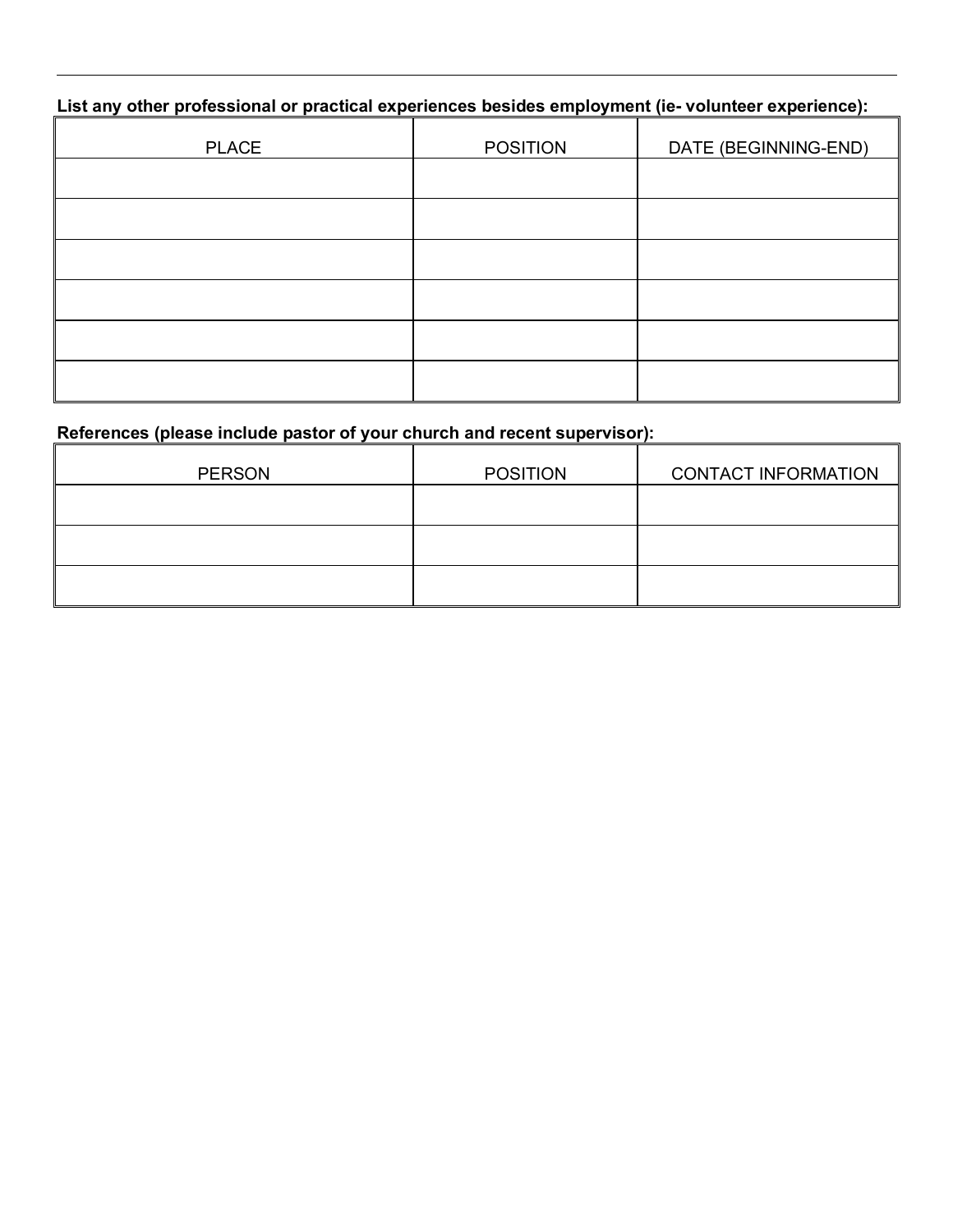### **RIVERSIDE CHRISTIAN SCHOOL'S POLICY AND STATEMENT OF FAITH**

Our school board has adopted the policy that all children of faculty/staff must attend this school if it has the appropriate grades and programs and there aren't extenuating circumstances.

Will this be a concern for your family? A tuition discount may apply.

Educational preference for your child(ren): ( ) Public ( ) Home school ( ) Private ( ) Christian school

Riverside Christian School policy requires that all employees acknowledge Jesus Christ as personal Lord and Savior. In our community, what it means to be a Christian is still unclear in the minds of some. For some it means not being a Buddhist or Muslim; for others it means being a church member or attendee. For still others, being a Christian is associated with good works or other acts of obedience. While these things may, on occasion, be indicators of genuine Christian faith, they do not get to the heart of the matter. *Riverside Christian School policy requires that all employees acknowledge Jesus Christ as Lord and Savior and bear witness to having submitted to Him individually as an act of faith.*

We interpret that acknowledgment to be:

1. The agreement with God that they are lost and separated from God by sin and that the consequences of this sin will be an eternity of separation from God in hell.

ROMANS 3:23-24 "For all have sinned and fall short of the glory of God, are justified freely by his Grace through the redemption that came by Christ Jesus."

ROMANS 6:23 "For the wages of sin is death, but the gift of God is eternal life in Christ Jesus our Lord."

ROMANS 3:10 "As it is written: 'There is no one righteous, not even one.'"

ROMANS 10:9-10 "That if you confess with your mouth, 'Jesus is Lord,' and believe in your heart that God raised him from the dead, you will be saved. For it is with your heart that you believe and are justified, and it is with your mouth that you confess and are saved."

2. Having acknowledged this need, one must then accept by faith God's gift of love--forgiveness of sin. This gift is made possible by Christ's redemptive act of dying in our place on the cross.

ROMANS 5:8 "But God demonstrates his own love for us in this: While we were still sinners, Christ died for us."

EPHESIANS 2:8-9 "For it is by grace you have been saved, through faith--and this not from yourselves, it is the gift of God--not by works, so that no one can boast."

JOHN 5:24 "I tell you the truth, whoever hears my word and believes him who sent me has eternal life and will not be condemned: he has crossed over from death to life."

JOHN 3:36 "Whoever believes in the Son has eternal life, but whoever rejects the Son will not see life, for God's wrath remains on him."

\*Scripture taken from the New International Version.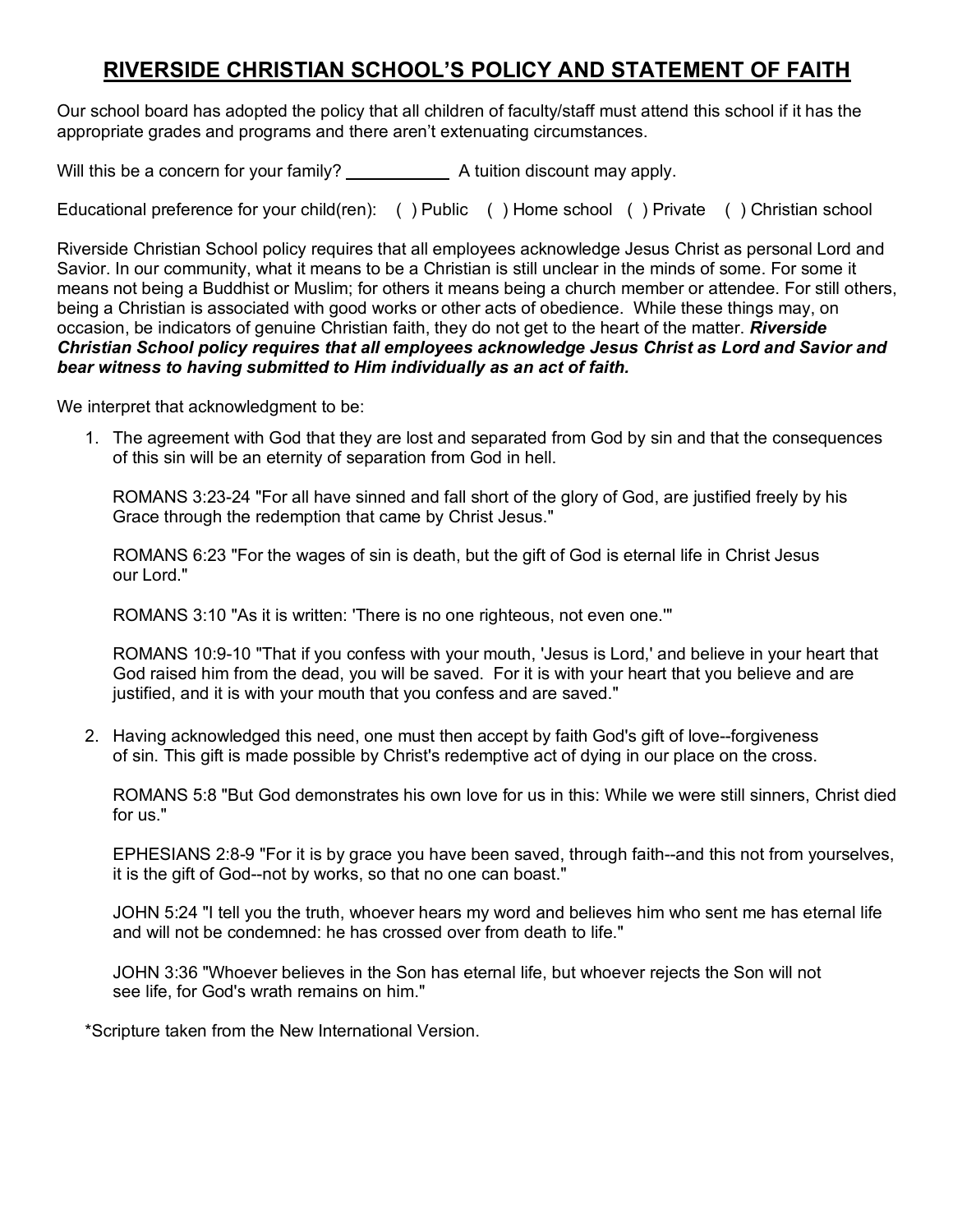# **Applicant:**

| In accordance with Scripture, have you, by grace through faith, received Jesus Christ and acknowledged Him<br>as your personal Lord and Savior? Yes __________ No ________                                                     |
|--------------------------------------------------------------------------------------------------------------------------------------------------------------------------------------------------------------------------------|
| If your answer is yes, for how long have you had such a relationship? ______________________________                                                                                                                           |
| Describe your personal relationship with the Lord: \\esp \\esp \\esp \\esp \\esp \\esp \\esp \\esp \\esp \\esp \\esp \\esp \\esp \\esp \\esp \\esp \\esp \\esp \\esp \\esp \\esp \\esp \\esp \\esp \\esp \\esp \\esp \\esp \\e |
|                                                                                                                                                                                                                                |
|                                                                                                                                                                                                                                |
|                                                                                                                                                                                                                                |
|                                                                                                                                                                                                                                |
|                                                                                                                                                                                                                                |
| What are the short and long-range goals the Lord has given you for your life?                                                                                                                                                  |
|                                                                                                                                                                                                                                |
|                                                                                                                                                                                                                                |
|                                                                                                                                                                                                                                |
|                                                                                                                                                                                                                                |
|                                                                                                                                                                                                                                |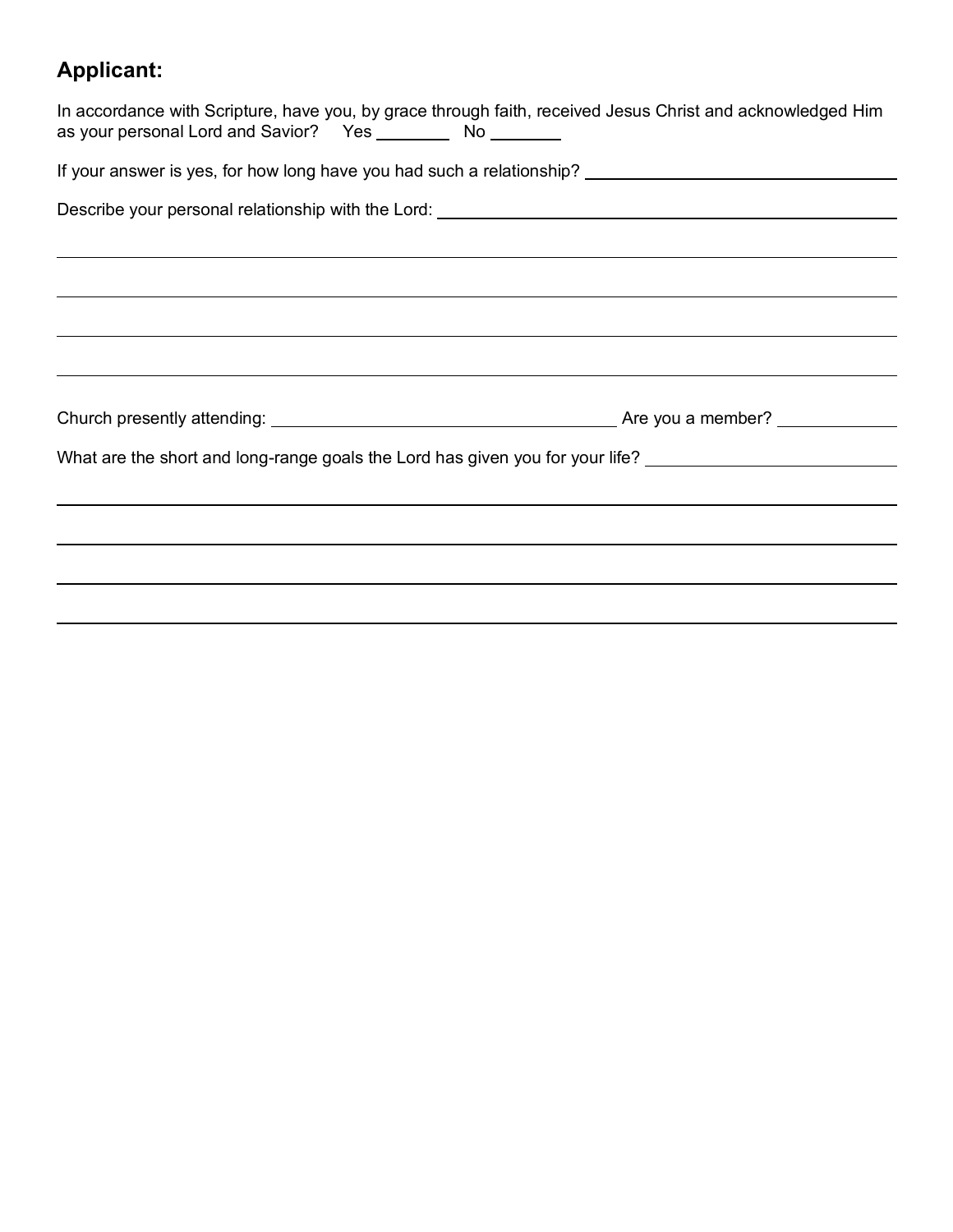## **RIVERSIDE CHRISTIAN SCHOOL STATEMENT OF FAITH**

**We believe the Bible to be the inspired, the only infallible, authoritative, inerrant Word of God** (II Tim. 3:15, II Pet. 1:21).

**We believe there is one God, eternally existent in three persons – Father, Son and Holy Spirit** (Gen. 1:1, Matt. 28:19, John 10:30).

**We believe in the deity of Christ** (John 10:33**); His virgin birth** (Isa. 7:14, Matt. 1:23, Luke 1:35); **His sinless life** (Heb. 4:15, Heb. 7:26); **His mercies** (John 2:11); **His vicarious and atoning death** (I Cor. 15: 3, Eph. 1:7, Heb. 2:9); **His resurrection** (John 11:25, I Cor. 15:4); **His ascension to the right hand of God the Father** (Mk. 16:19); **His present reign and His personal return in power and glory** (Acts 1:11, Rev. 19:11).

**We believe in the absolute necessity of regeneration by the Holy Spirit for salvation because of the exceeding sinfulness of human nature; and that men are justified on the single ground of faith in the shed blood of Christ and that only by God's grace through faith alone we are saved** (John 3:16-19, John 5:24, Rom. 3:23, Rom. 5:8-9, Eph. 2:8-10, Titus 3:5).

**We believe in the resurrection of both the saved and the lost; they that are saved unto the resurrection of life, and they that are lost unto eternal death** (John 5:28-29).

**We believe in the spiritual unity of the believers in our Lord Jesus Christ** (Romans 8:9, I Cor. 12:12-13, Gal. 3:26-28).

**We believe in the present ministry of the Holy Spirit, whose indwelling enables the Christian to live a godly life** (Rom. 8:13-14, I Cor. 3:16, I Cor. 6:19-20, Eph. 4:30, Eph. 5:18). **We believe that God wonderfully and immutably creates each person as male or female. These two distinct, complementary genders together reflect the image and nature of God** (Genesis 1:26-27). Rejection of one's biological sex is a rejection of the image of God within that person.

**We believe that the term "marriage" has only one meaning: the uniting of one man and one woman in a single, exclusive union, as delineated in Scripture** (Genesis 2:18-25). We believe that God intends sexual intimacy to occur only between a man and a woman who are married to each other (1 Corinthians 6:18; 7:2-5, Hebrews 13:4). We believe that God has commanded that no intimate sexual activity be engaged in outside of a marriage between a man and a woman.

**We believe that any form of sexual immorality (including adultery, fornication, homosexual behavior, bisexual conduct, bestiality, incest, and use of pornography) is sinful and offensive to God** (Matthew 15:18-20, 1 Corinthians 6:9-10).

**We believe that in order to preserve the function and integrity of Riverside Christian School as the local Body of Christ, and to provide a biblical role model to Riverside's students and families, it is imperative that all persons employed by Riverside Christian in any capacity, or who serve as volunteers, agree to and abide by this Statement on Marriage, Gender, and Sexuality** (Matthew 5:16, Philippians 2:14-16, 1 Thessalonians 5:22).

**We believe that God offers redemption and restoration to all who confess and forsake their sin, seeking His mercy and forgiveness through Jesus Christ** (Acts 3:19-21, Romans 10:9-10, 1 Corinthians 6:9-11).

**We believe that every person must be afforded compassion, love, kindness, respect, and dignity** (Mark 12:28-31, Luke 6:31). Hateful and harassing behavior or attitudes directed toward any individual are to be repudiated and are not in accord with Scripture nor the doctrines of Riverside Christian School.

**We believe that all human life is sacred and created by God in His image. Human life is of inestimable worth in all its dimensions, including pre-born babies, the aged, the physically or mentally challenged, and every other stage or condition from conception through natural death. We are, therefore, called to defend, protect, and value all human life** (Psalm 139).

In signing below, I affirm that I agree, without reservation, with the above Statement of Faith.

Signature Date